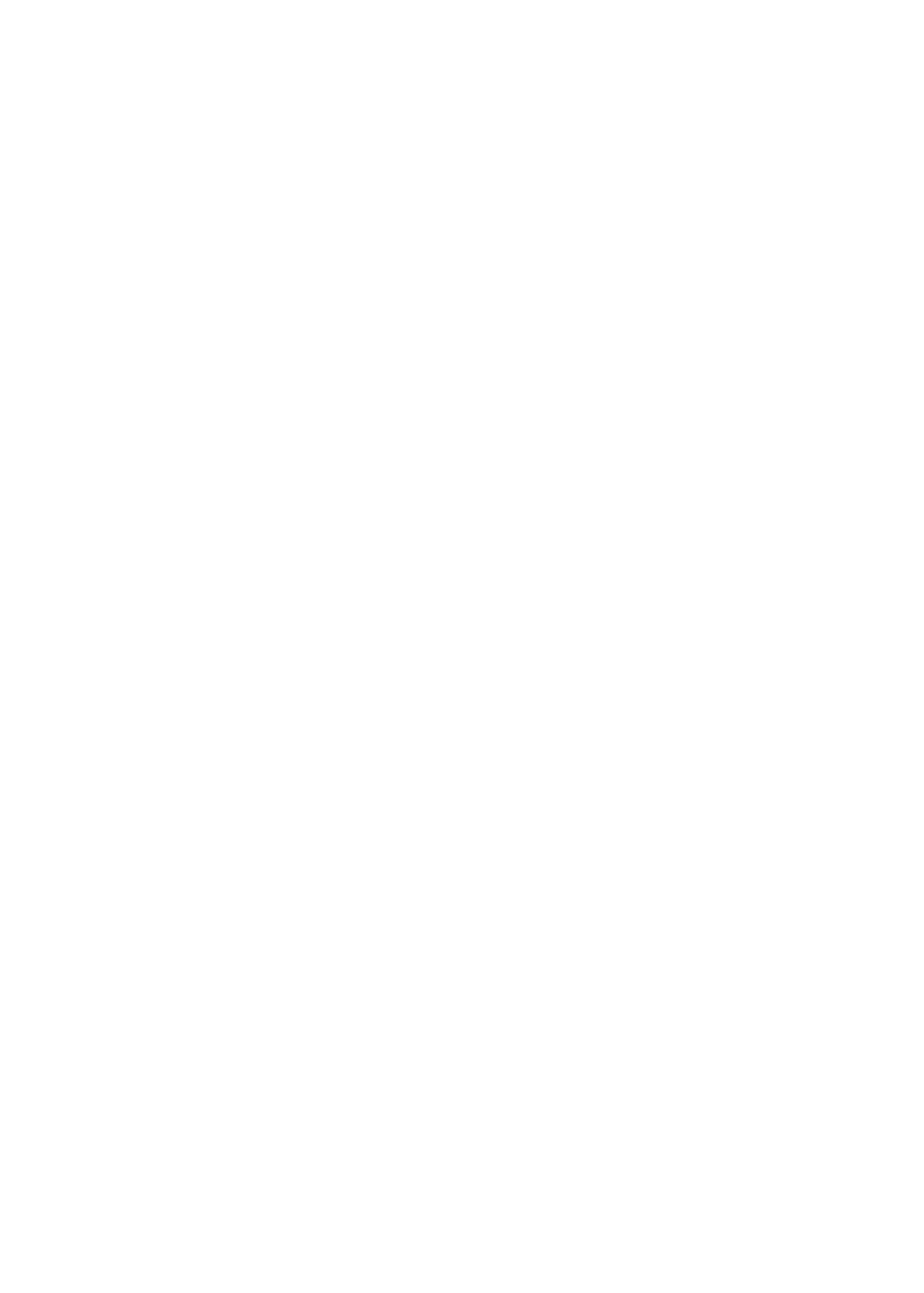## STATUS UPDATE

- ❖ Men and women seek the Truth.
- ❖ Men and women search for the "God Particle", "God Gene", and "God Spot."
- ❖ God facilitates a meeting of two great minds Nobel laureate scientist Albert Einstein, seeking to understand "God's thoughts", and Nobel laureate poet Rabindranath Tagore, seeking to know "God's soul." Ironically, the later evolution of science pointed to the direction stated by the poet.
- ❖ God writes his Song of Myself, fashioned after Walt Whitman's famous poem.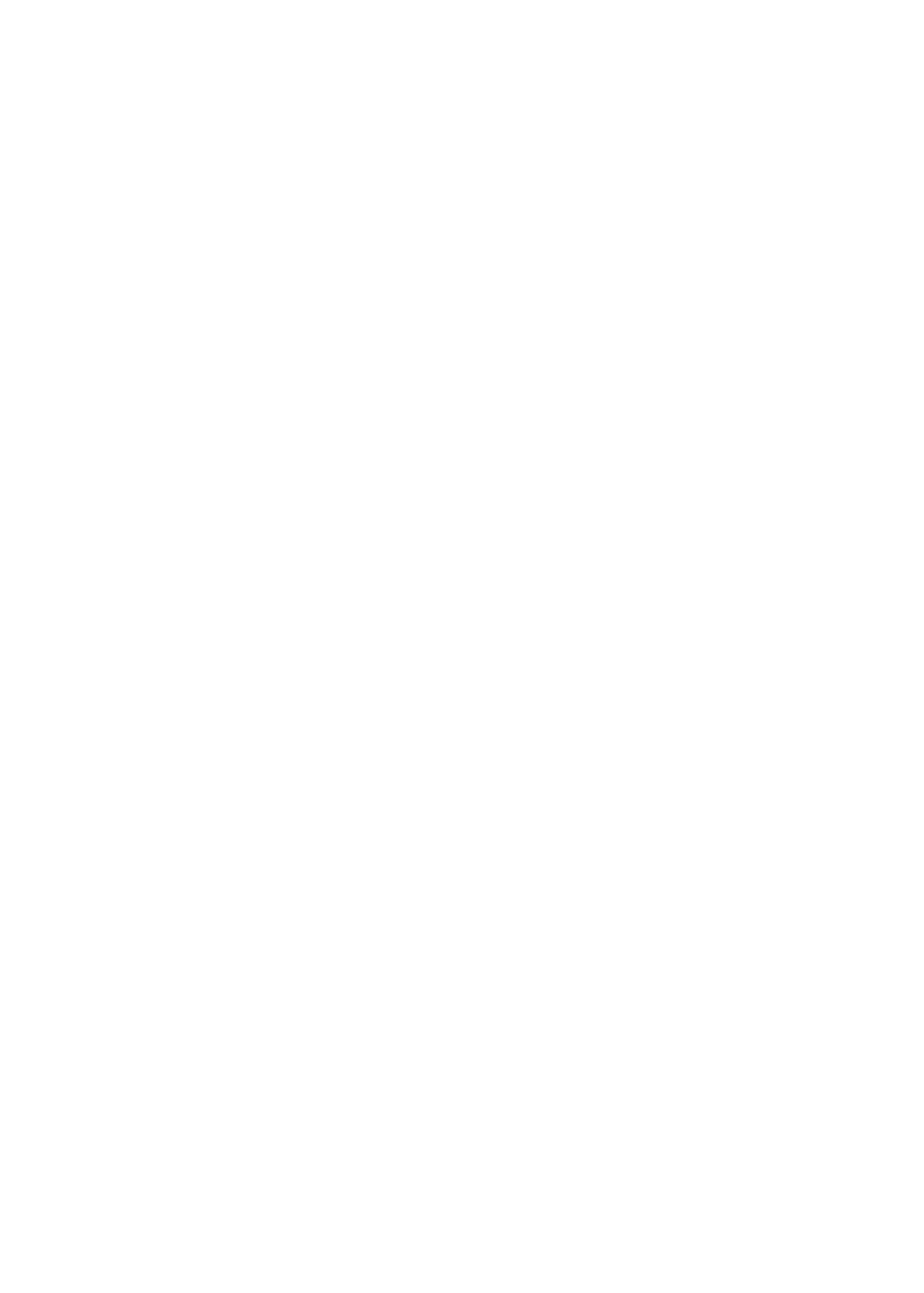### NOTES FROM HISTORY (TIMELINE: 400,000 BC TO NOW)

#### WHERE IT ALL BEGAN

In the beginning ... there were no humans; the universe was a vast and desolate place.<br>*Homo sapiens*, the only surviving species of humans, appeared on the face of the planet n the beginning … there were no humans; the universe was a vast and desolate place. earth about 250,000 to 400,000 years ago. As soon as humans appeared, they wondered about the mysteries of nature, and thus arose beliefs; and the God consciousness was born, forming the basis of our religious belief system, one of the many of our belief systems—scientific, political, and moral, to name a few.

Anthropologists believe that the story of God begins with the story of Goddess, with the imagination of Deity as female. This is based on archaeological finds of female figures and cave paintings, which far outnumber their male counterparts. The Venus of Hohle Fels (dated 35,000–40,000 years ago), discovered in 2008 in Germany, is the oldest female figurine that some think of as the first known religious image, perhaps of the Mother Goddess. Another example of an early religious image (dated 24,000–26,000 years ago) is the Goddess of Willendorf, an 11.5 cm limestone statuette discovered in Austria in 1908.

EVOLUTION OF GOD The story of God begins with the story of Goddess.

These figurines and other cave arts discovered by anthropologists provide a window into the possible belief

systems of our early ancestors, as we have no record of our history from those early years. The history of writing, a form of art used to express thoughts by letters, signs, and marks, goes back only about 5,000 to 6,000 years, to the third or fourth millennium BC. Before the invention of writing, human thoughts and beliefs about God were preserved and passed on through oral traditions, some of which found written expression at a later time.

The story of God unfolded through the years as *Homo sapiens* spread across earth from one continent to another. Raw interactions with enormously powerful natural forces led early humans to take shelter in different forms of beliefs because those helped them to integrate their experiences of a diverse and mysterious world. This pragmatic approach of the ancient periods continues today in the twenty-first century because of the everunfolding nature of the mysterious universe that encompasses our existence. Sir Ernst Chain, recipient of the 1945 Nobel Prize in Medicine for his work on the structure of penicillin, wrote: "I consider the power to believe to be one of the great divine gifts to man through which he is allowed in some inexplicable manner to come near to the mysteries of the Universe without understanding them. The capability to believe is as characteristic and as essential a property of the human mind as is its power of logical reasoning, and far from being incompatible with the scientific approach, it complements it and helps the human mind to integrate the world into an ethical and meaningful whole."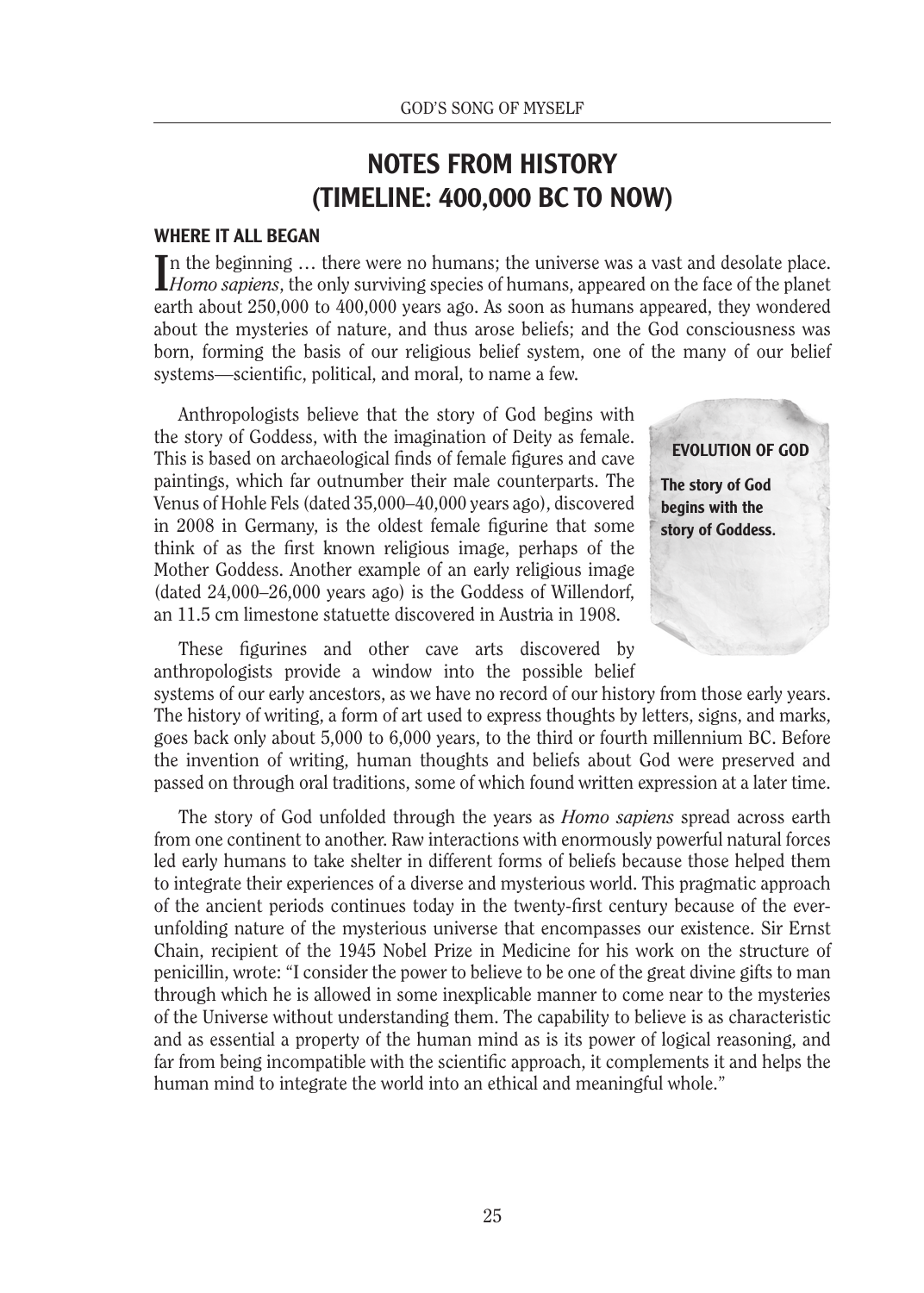#### THE BELIEF CONUNDRUM

With our different forms of beliefs came debates and a whirlwind of questions during thousands of years of human existence. The essentially primitive and practical questions of how to placate the gods transformed into more philosophical and scientific questions as humans gained more control over nature with the progression of time. Does God exist? Is there a "God Gene" that predisposes us to a belief in higher spirits? Is there a "God Spot" in our brain? Is there a special area in our brain that controls our belief in God? Is belief in God biological? Or is it sociological? Or is it the outcome of an evolutionary process? These are some of the questions that still remain unanswered.

These questions led to an enormous amount of theorizing and writing, which culminated in numerous scientific studies. In 2001, two American medical doctors, Andrew Newberg

and Eugene D'Aquila, claimed to have taken a "photograph of God" using a Single-Photon Emission Computed Tomography (SPECT) machine. They injected a radioactive tracer into the cerebral blood supply of eight Tibetan Buddhist monks during meditation and several Franciscan nuns during prayer. The images of the subjects' blood flow patterns showed increased

activity in the prefrontal cortex. Thus, the scientists located the "Unknowable" (or the feeling of Him) in our upper rear parietal lobes, both right and left. The scientists also observed decreased activity in the Orientation Association Area (OAA) of our brain, which helps us differentiate between "I" and "not-I"—the individual and the rest of the world. Newberg and D'Aquila wrote a book called Why God Won't Go Away: Brain Science and the Biology of Belief, wherein they claimed: "The deepest origins of religion are based in mystical experience, and … religions exist because the wiring of the human brain continues to provide believers with a range of unitary experiences."

Geneticist Dean Hamer postulated the "God Gene" hypothesis in 2005, promoting the notion that humans inherit genetic material that predisposes them to a belief in higher spirits who transcend humanity. After analyzing DNA and personality score data from over 1000 individuals, Hamer identified this magical gene to be VMAT2 (Vesicular Monoamine Transporter 2).

In the latest such study, published in Proceedings of the National Academy of Sciences in 2009, scientists scanned the brains of 40 participants, including Christians, Muslims, Jews, and Buddhists. Professor Jordan Grafman, a cognitive neuroscientist at the National Institute of Neurological Disorders and Stroke in Maryland, concluded on the basis of that study that "There is nothing unique about religious belief in these brain structures. Religion doesn't have a 'God Spot' as such; instead it's embedded in a whole range of other belief systems in the brain that we use every day."

In this manner, the existence of God has been proven, disproven, and re-proven throughout human history, giving rise to millions of human expressions on God.

God has shaped our world in every way imaginable and affects our day-to-day activities in some form or another, regardless of our belief or disbelief in an omnipotent God or in a God defined by a specific religion. Millions of people have been helped by other benevolent people inspired by God's kind nature; at the same time, millions of people have been

*In 2001, American doctors took God's photograph.*